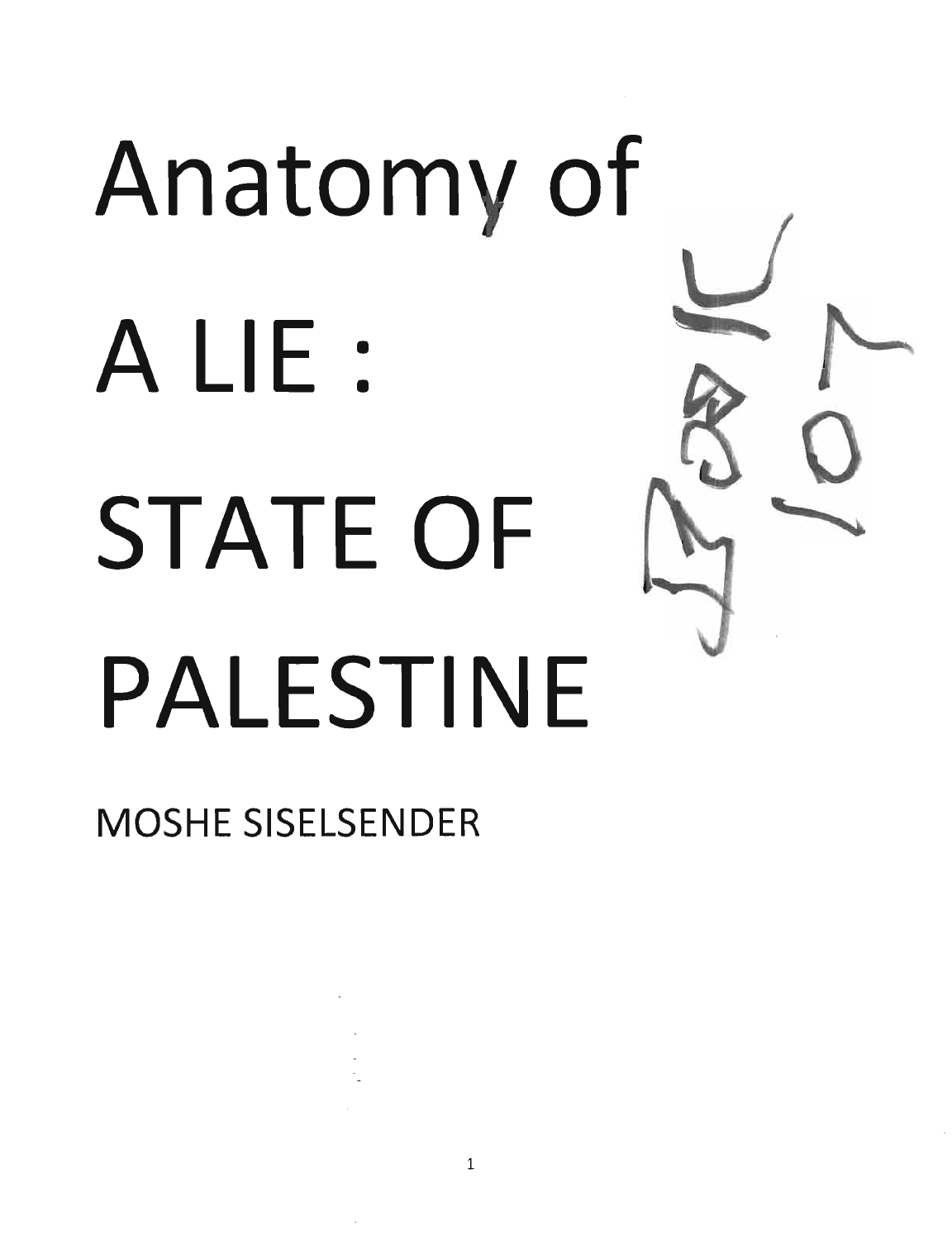DEFINITION OF TERMS: **TRUTH** 

A CONCLUSION BASED ON HISTORICAL FACTS.

LIE

HATRED AND ANTI SEMITISM CREATES A LIE TO DESTROY JEWISH RIGHT TO HISTORICAL ISRAEL OLD AND NEW CITY OF JERUSALEM YEHUDAH SHOMRON GOLAN HEIGHTS GAZA AND ENTIRE

 $\overline{2}$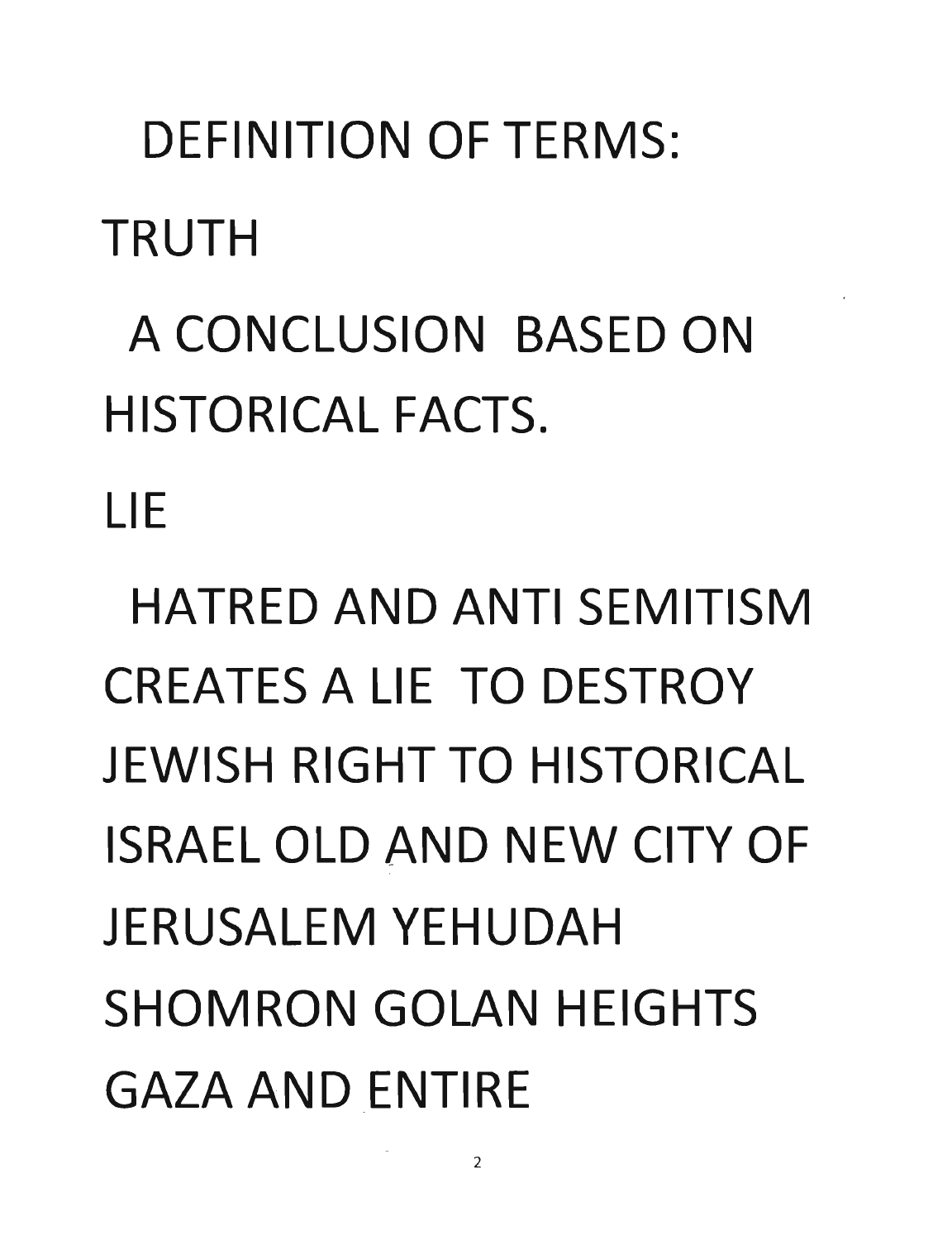STATE OF JORDAN THAT IS IN REALITY THE EASTERN PART OF HISTORICAL ISRAEL. 80% OF HISTORICAL ISREAL WAS STOLEN BY GREAT BRITAIN IN 1922 TO CREATE THE NEVER EXISTANT HASHEMITE KINGDOM. THE PALESTINIAN AND JORDANIAN LIE IS BUTRESSED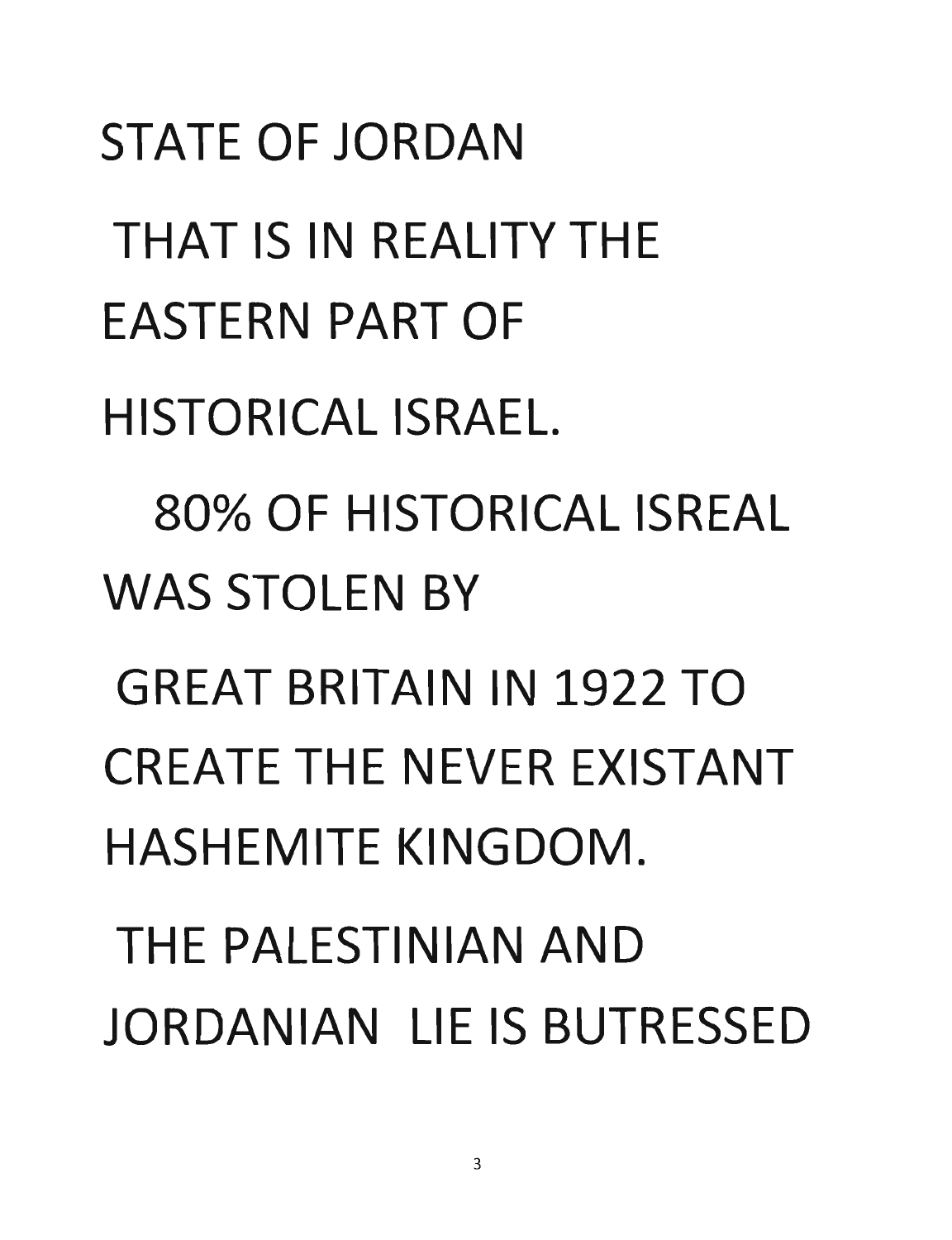## BY THE CHORUS OF AMENS OF THE 2000 YEAR HISTORICAL ENEMIES OF THE JEW-

EUROPEANS.

THE NAZIS MERELY DREW THE LOGICAL CONCLUSION OF THE 2000 YEAR EUROPEAN VENOM AND PROCEEDED TO MURDER 6 MILLION JEWS AND 1 MILLION JEWISH CHILDREN.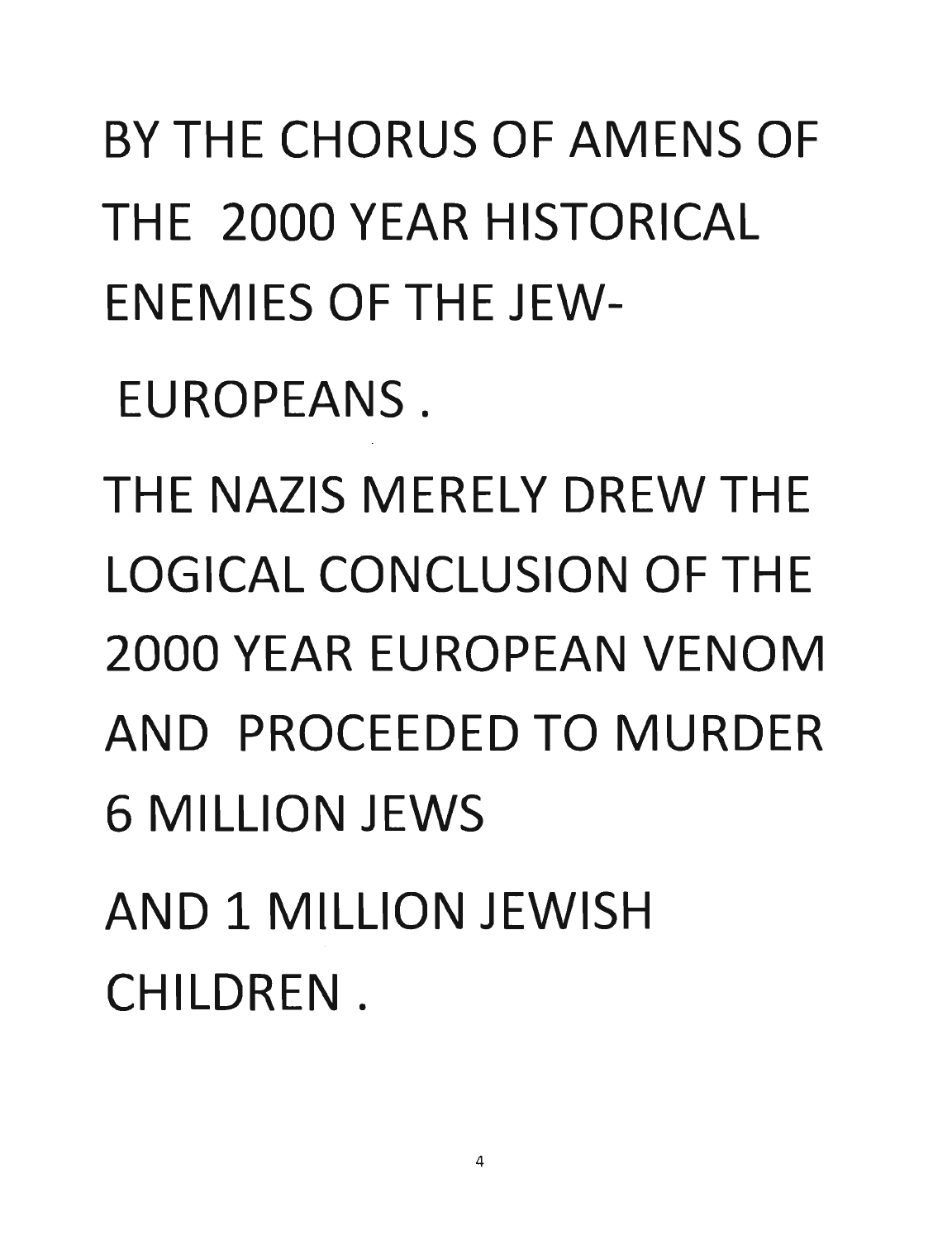A HIGH RANKING CHURCH OFFICIAL CHALLENGED HITLER REGARDING THE MUDER OF JEWS BY THE NAZIS. HITLER REPLIED THAT FOR 1700 YEARS THE CHURCH PREACHED THAT ALL JEWS PAST BEFORE THE BIRTH OF JESUS, AS WELL AS, IN ALL FUTURE GENERATIONS ARE RESPONSIBLE FOR THE CRUCIFIXION OF JESUS.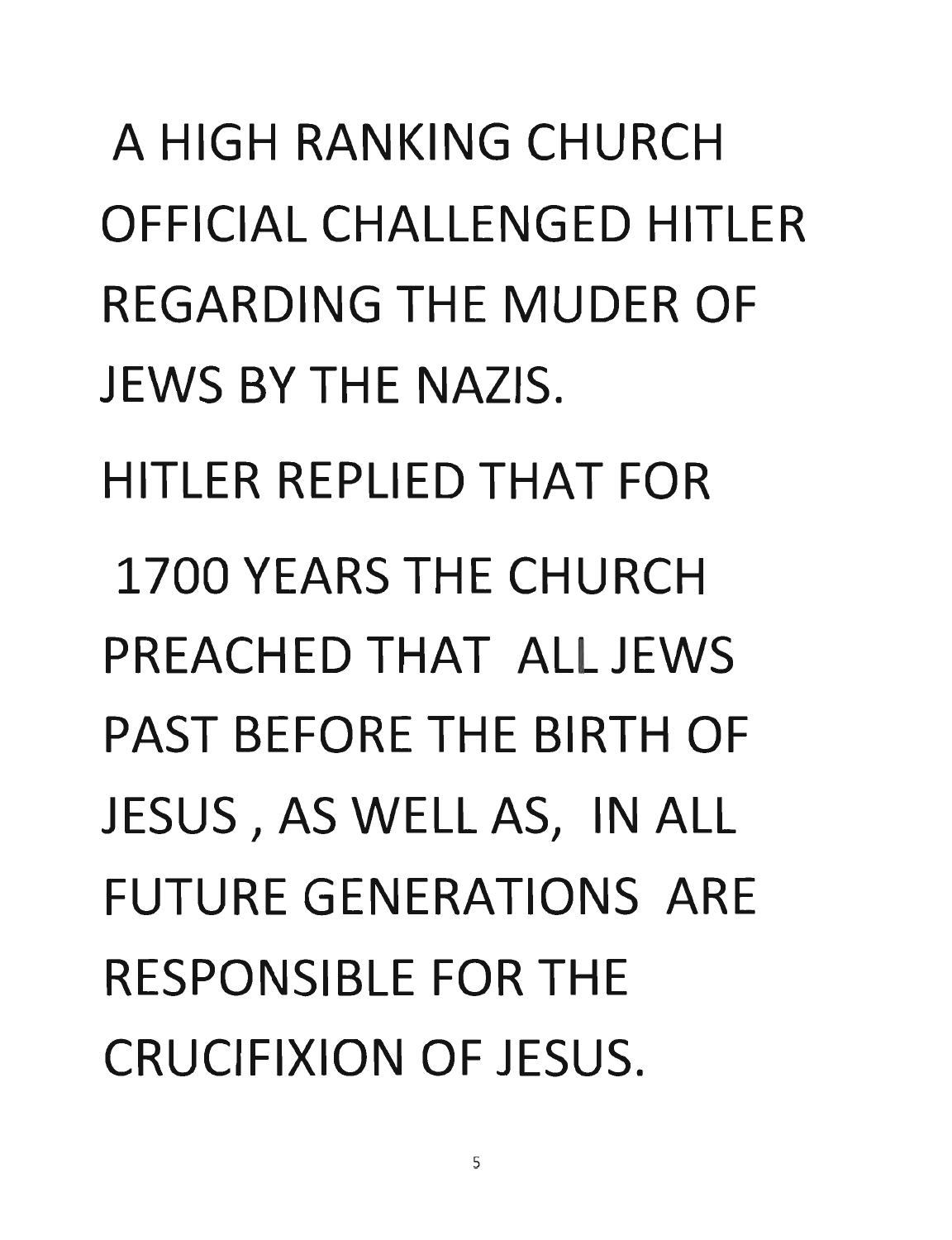Never mind that Jesus was really born 160 years after the second Temple was destroyed. At that time the Romans forbid all Jews from visiting Jerusalem at the penalty of death if they defied this prohibition. So how could the Jews have been present at the time of the Crucifixion and demanded the death of Jesus as is recorded falsely in the New Testament.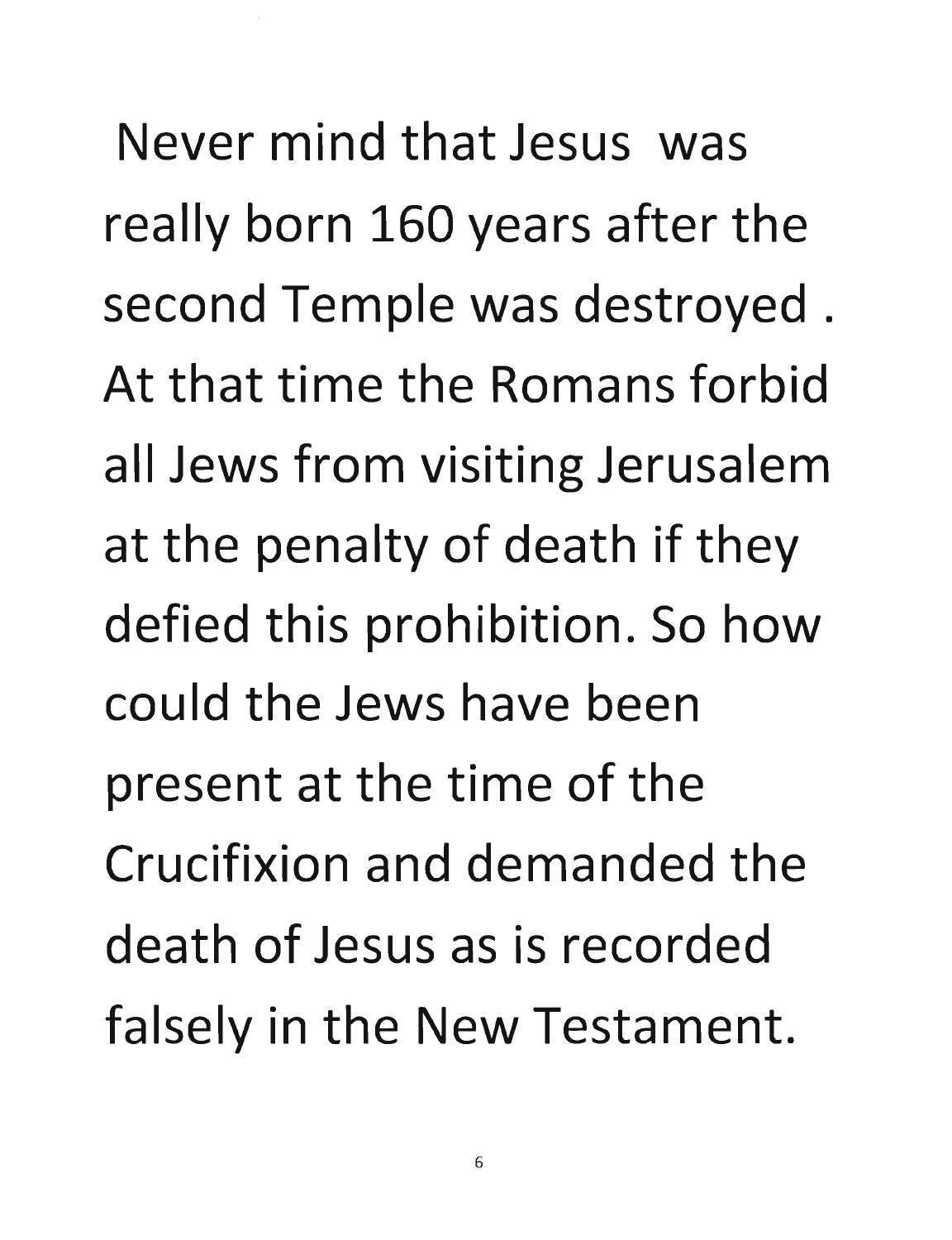The Palestinians learn from the rewriting of history to bend lie and forge historical facts to suite their narrative. See my books # 33 34 35 36 37 for greater detail on this matter THE CHRONOLOGY OF JEWISH HISTORY FROM CREATION TO THE DESTRUCTION OF THE SECOND TEMPLE.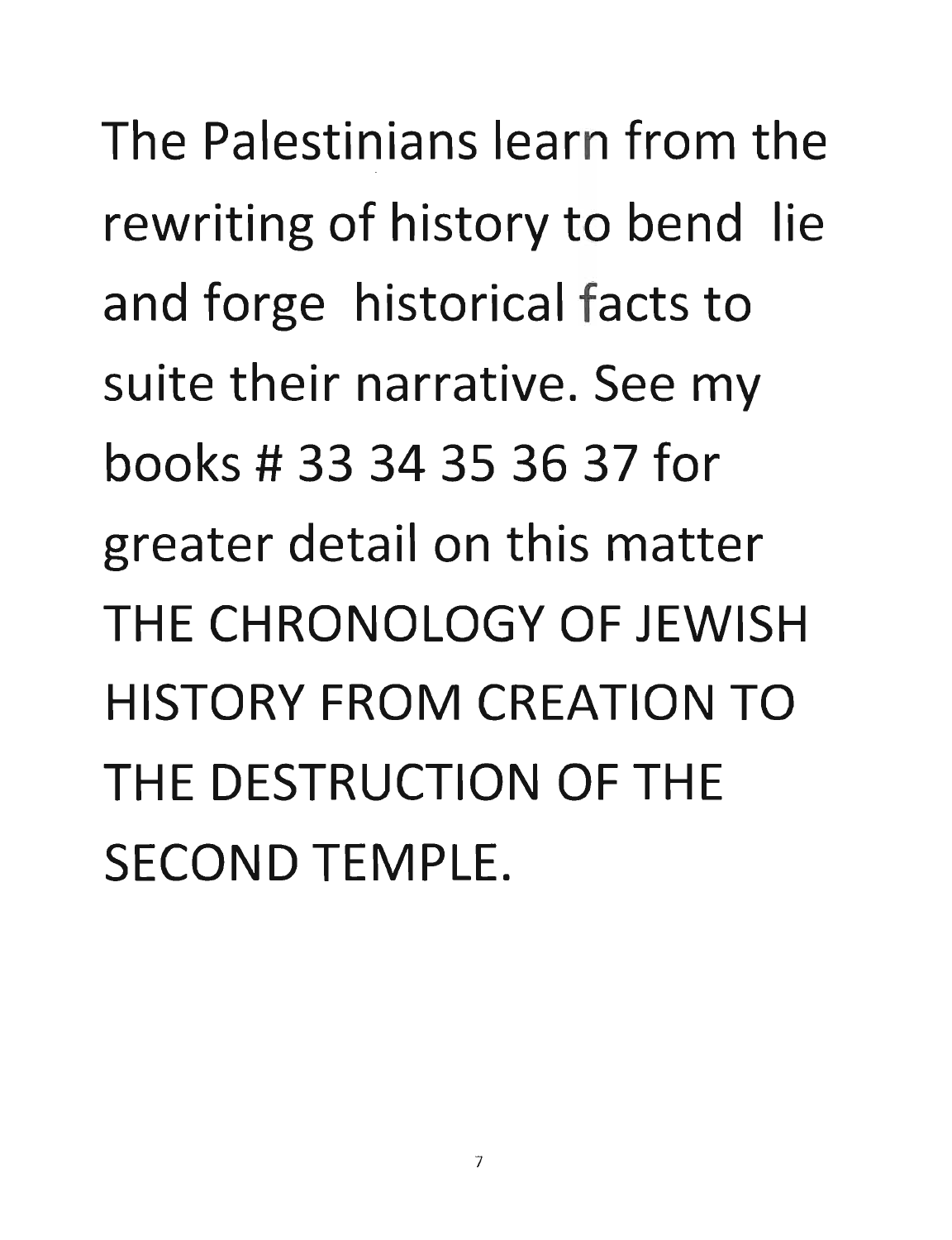JEWS WERE BLAMED THAT THEY POSONED THE WELLS IN THE MIDDLE AGES.

When the truth was

the PLAGUES-not the JEWS WERE THE REAL CAUSE THAT DECIMATED CHRISTIAN COMMUNITES. JEWS who observed sanitary conditions they washed their hands for ritual reasons every time they ate bread or wet washed fruit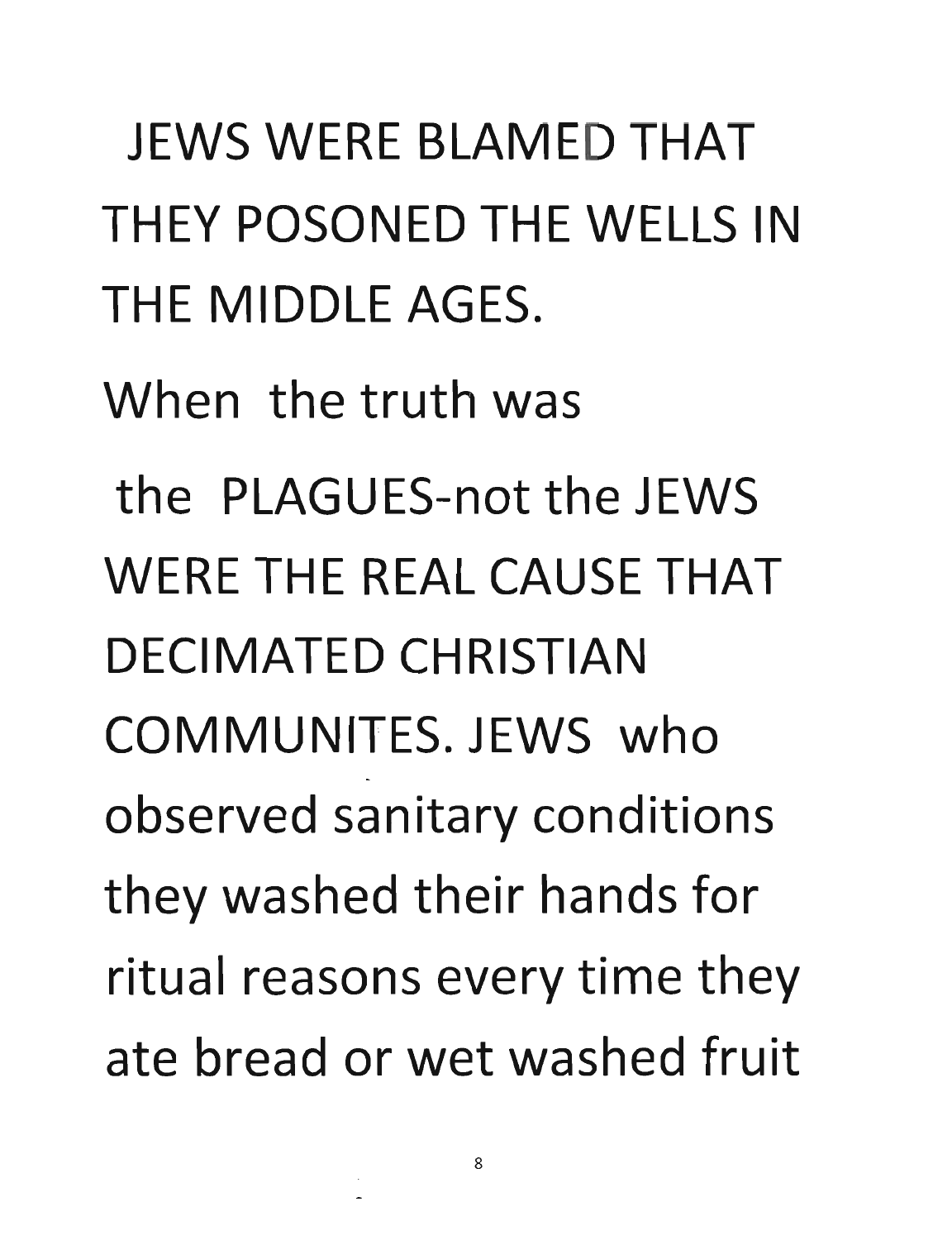and bathed went to the Mikvah ritual bath daily and women went to the Mikvah 12 days following their period were saved from the plagues. JEW WERE CHRGED THAT THEY KILL CHRISTAIN CHILDREN TO USE THEIR BLOOD TO BAKE MATZOS. NEVER MIND TAT JEWS ARE NOT PERMITTED TO FAT ANY BLOOD. EVEN IF AN EGG HAS ASPECK OF BLOOD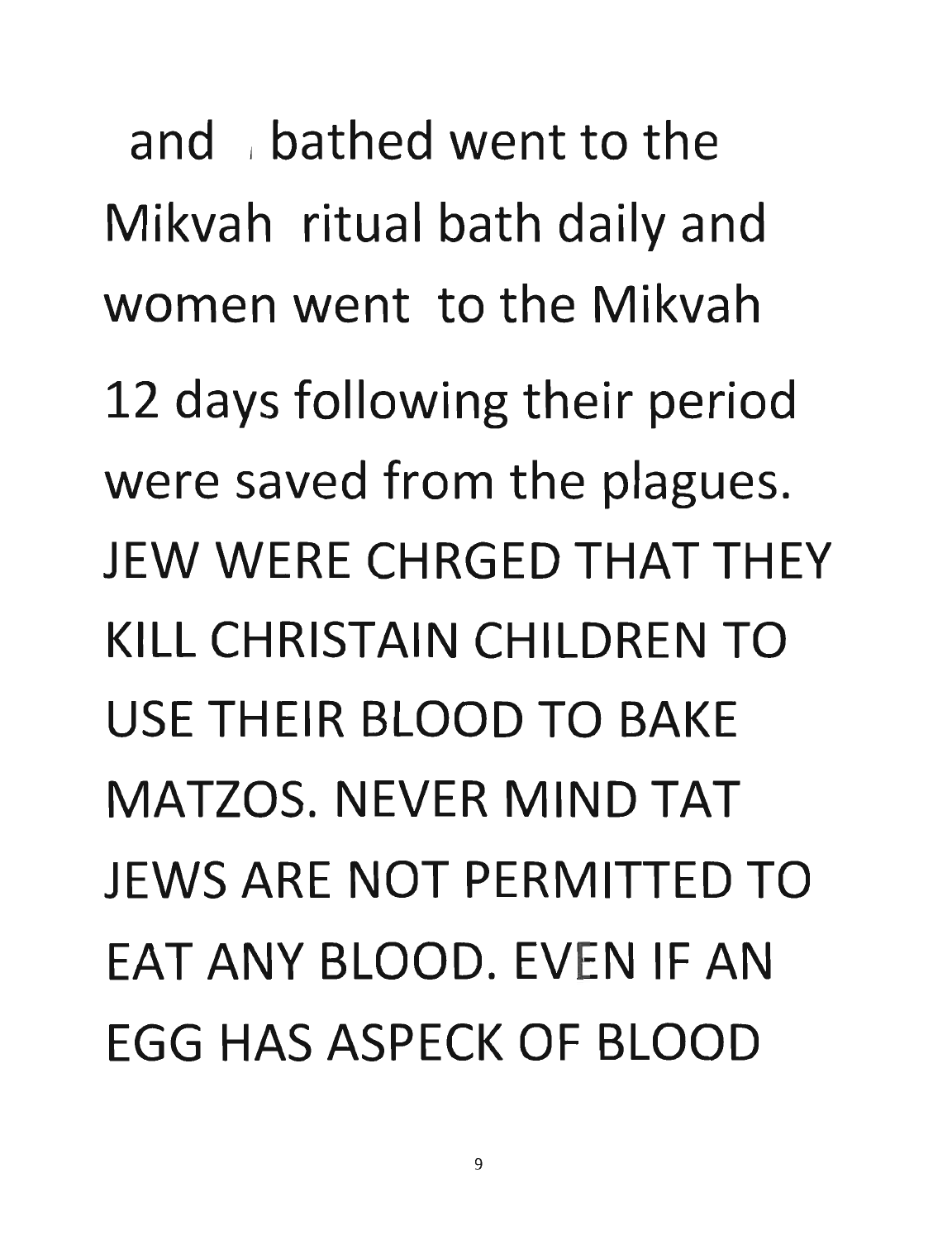JEWS ARE FORBIDDEN TO EAT THE EGG.

JEWS ARE BLAMED FOR ALL THE ILLS IN SOCIETY.

Jews are blamed for Communism Socialism Capitalism stock market crashes . When French Christian officers betrayed French secrets to the Germans in 1870 a Jew Dreyfus was falsely accused. It took 30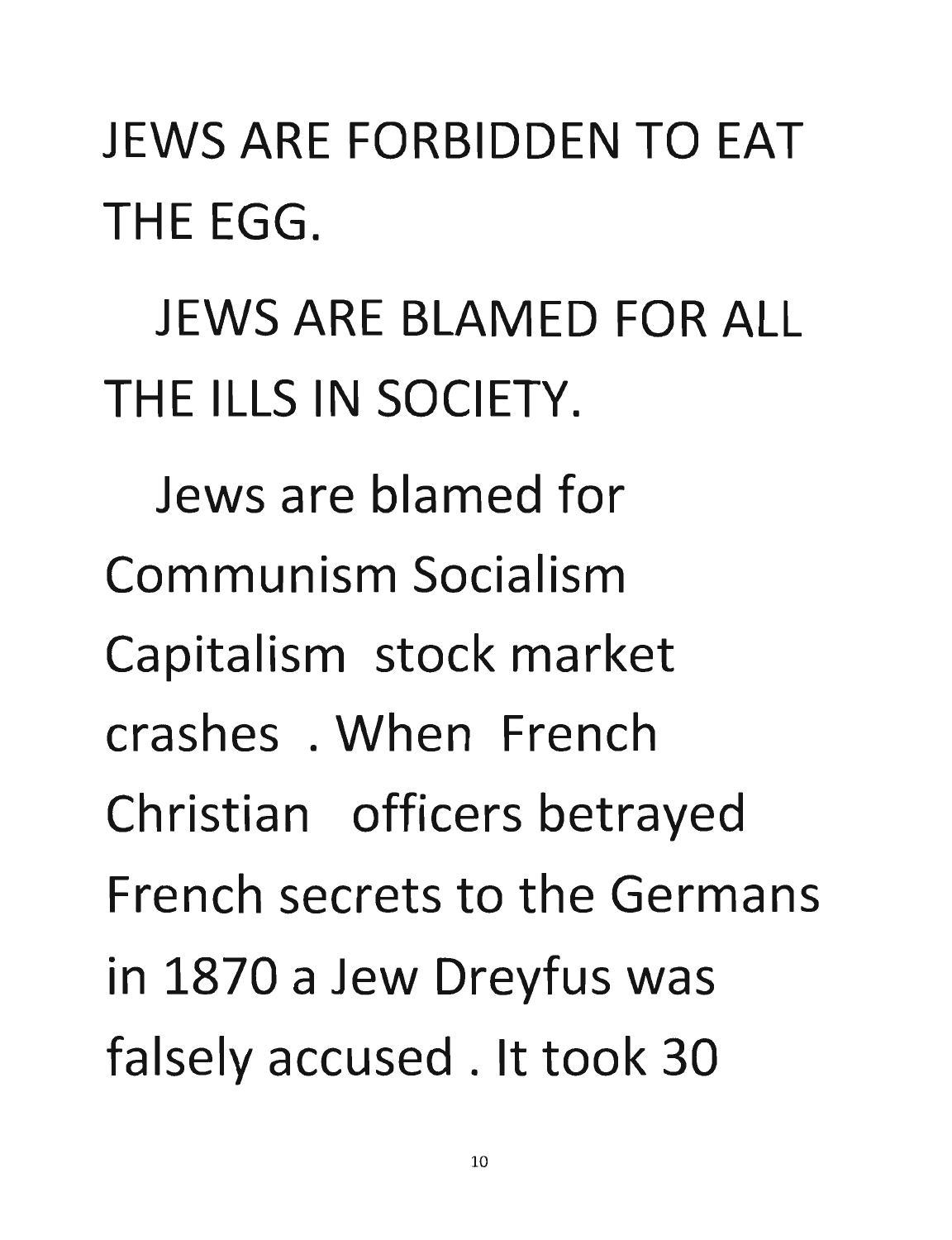years to exonerate him. The French populace were hollering "death to all Jews."

CHRISTIAN THEOLOGY TEACHES THAT AT THE END OF DAYS ALL JEWS WILL BE ANIHILATED. HITLER OBSERVED THAT HE IS THE ONE WHO WILL BRING TO FRUITION CHURCH THEOLOGY.

SO HITLER FORMULATED THE FINAL SOLUTION TO MURDER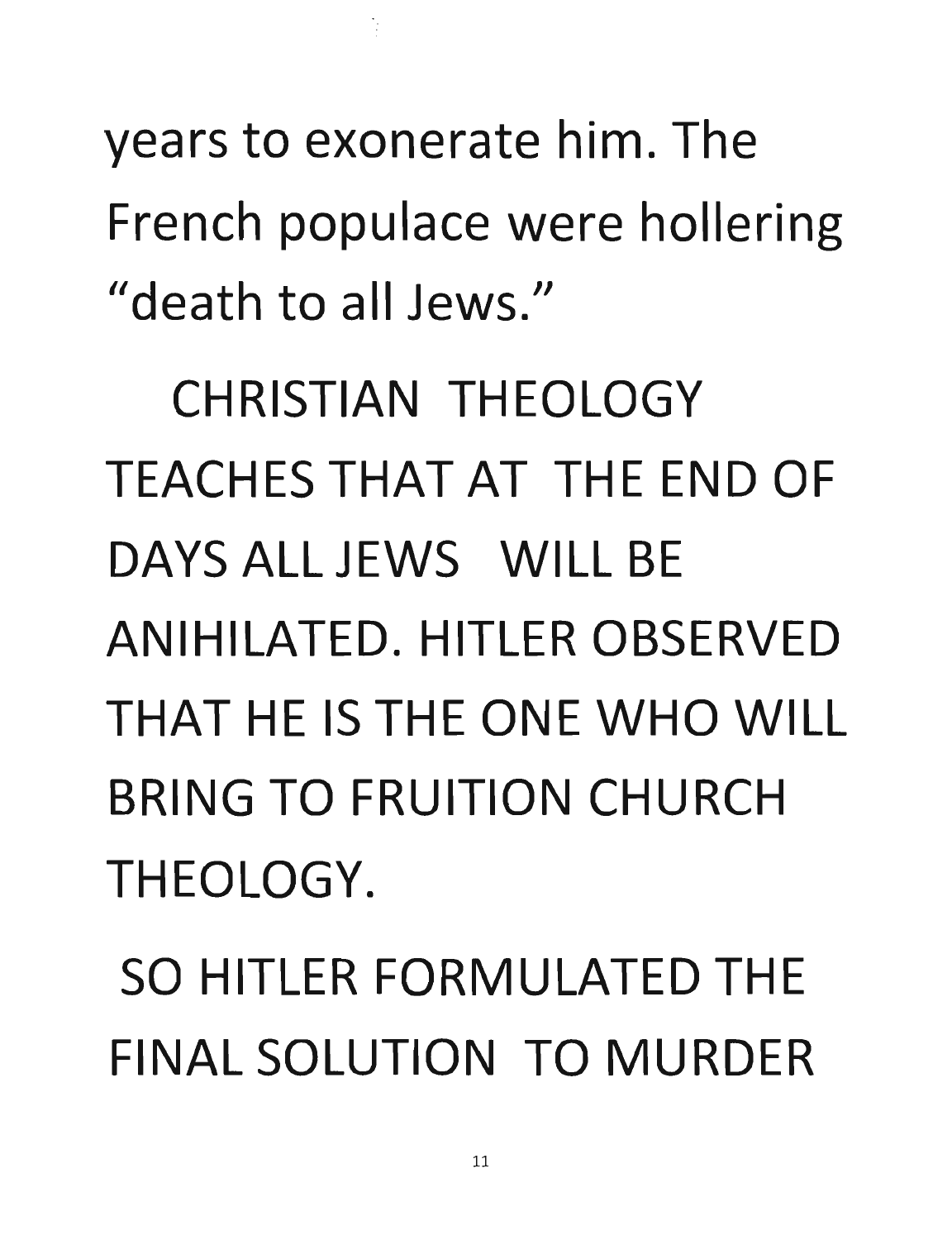ALL THE JEWS ALL OVER THE WORLD. WITH THE BLESSINGS OF ALL ANGLO SAXONS-ROOSEVELT AND HIS CAB1 NET DURING 1940-1944

AND ALL EUROPEANS.

Eichman . in 1944 offered to permit one and one half million Jews to go to Spain for the duration of the war if the Allies would give the German army 500 trucks with coffee. Gurchill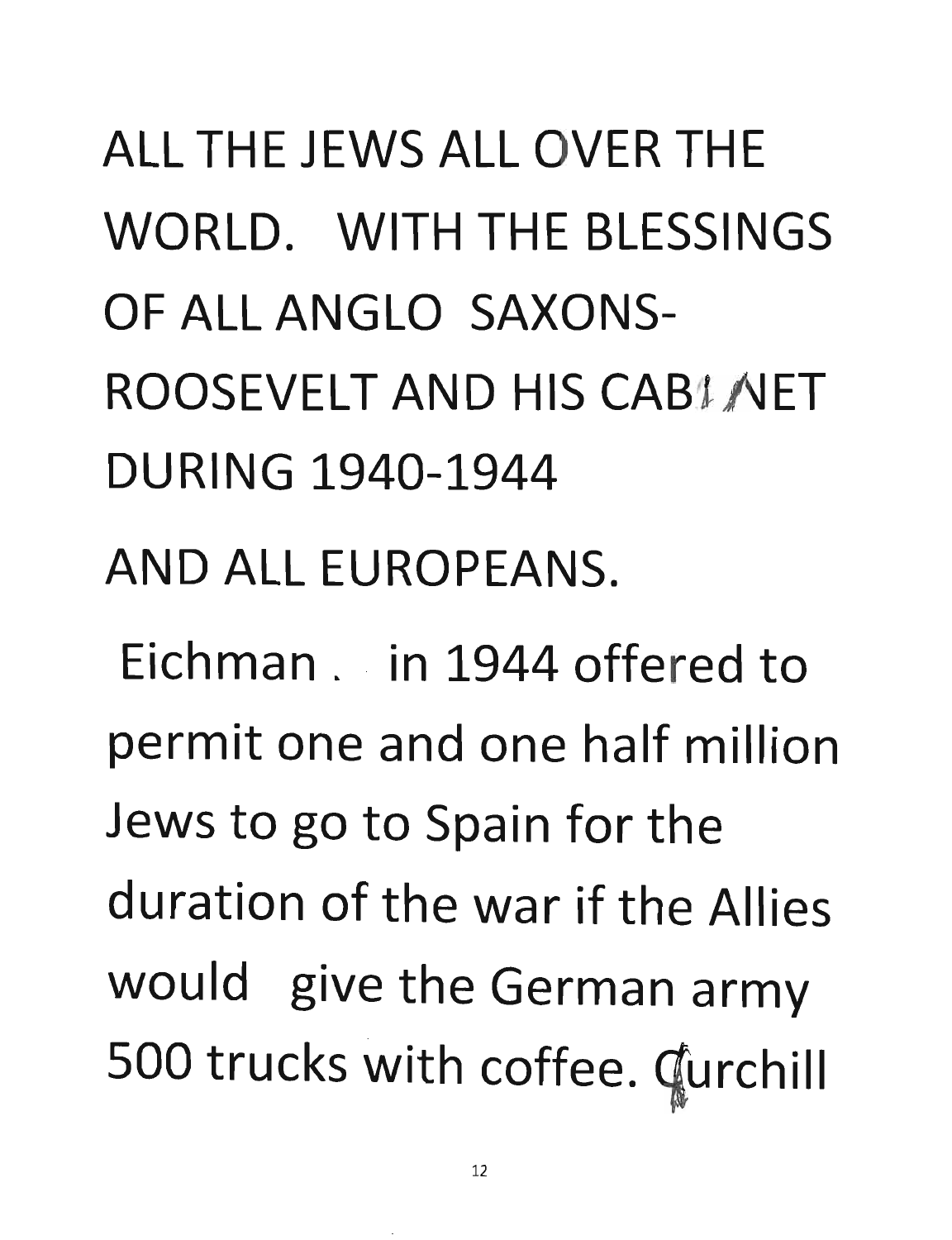and Roosevelt refused. Spain was willing to offer sanctuary to the Jews. Thus these Jews were then killed.  $_{*}$ one and one half million Jews  $1/2 \leq$ 

WHEN THE NAZIS WERE DEFEATED THE EUROPEANS MERELY CHANGED THE FACE OF THEIR HATRED FOR THE JEW. THEY DEVISED A NEW STRATEGY OF COMPLETING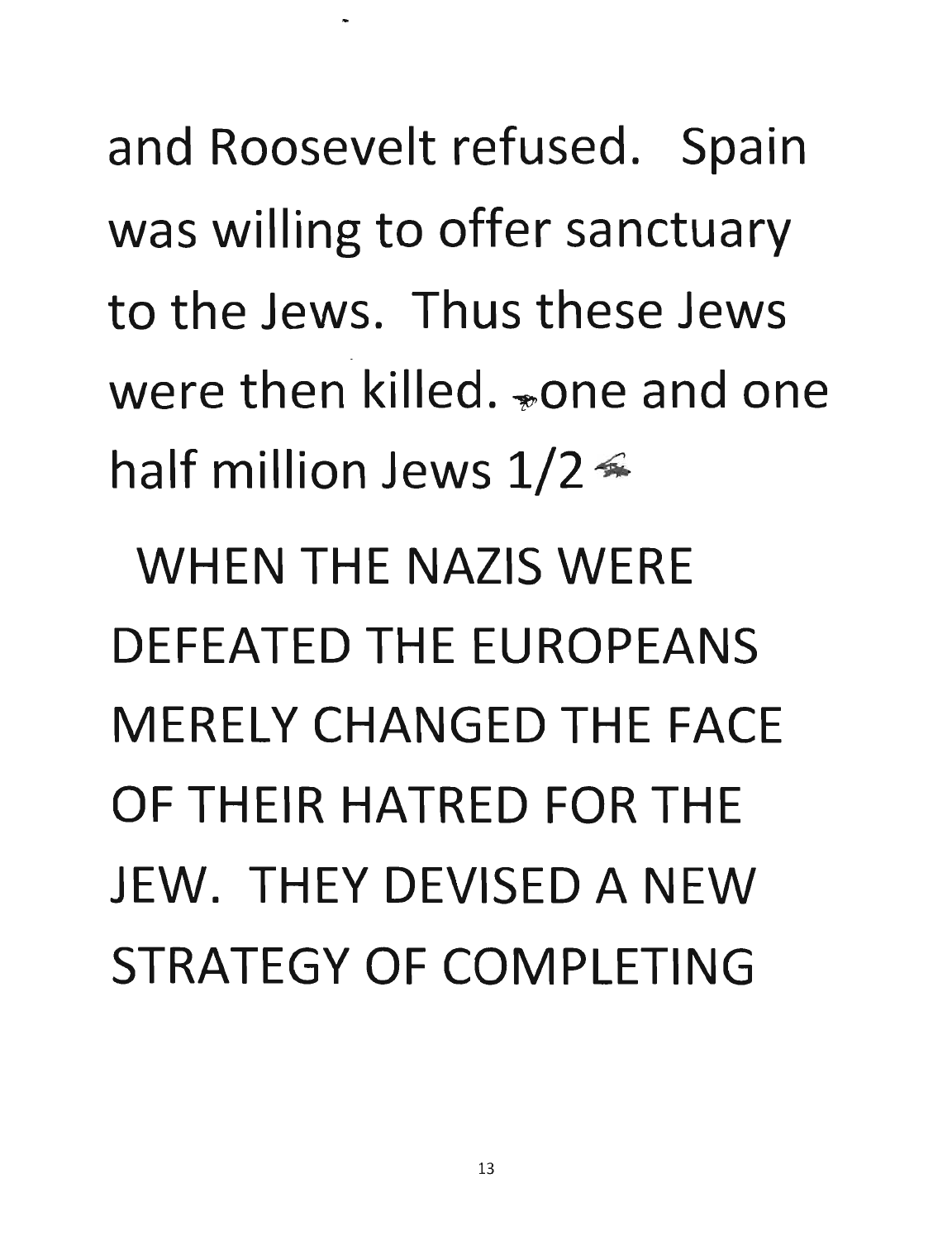# MURDERING JEWS. THE SOLUTION CALLED FOR SUBSTITUTING THE PALESTINIANS IN PLACE OF THE NAZIS TO CARRY ON THE KILLINGS OF THE JEW. IT WAS NOT ACCEPTABLE TO BE ANTI SEMITIC. HOWEVER WHY NOT ADOPT A NEW TACTIC? IT IS PERFFECTIVELY PERMISSABLE TO BE

HITLER'S FINAL SOLUTION OF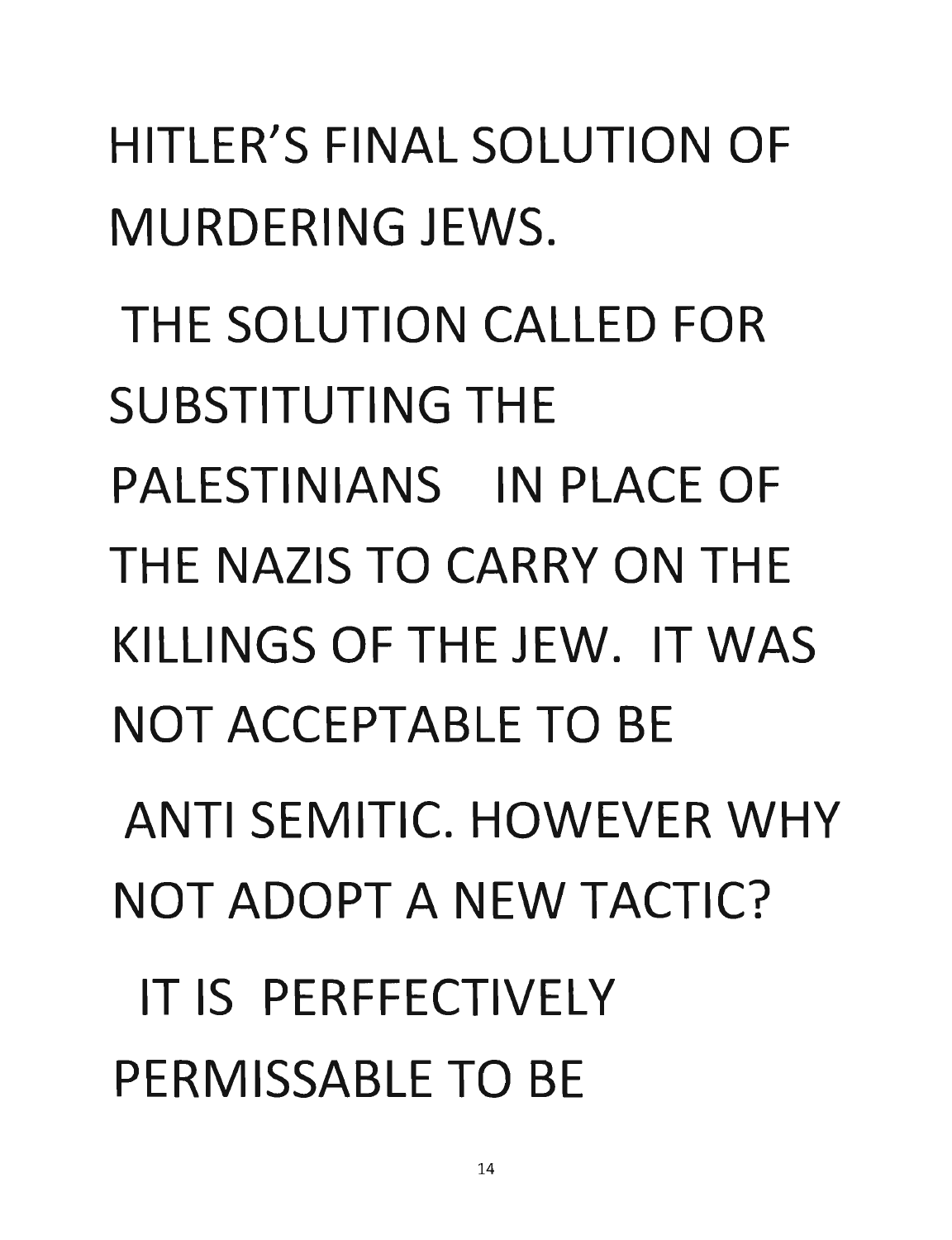ANTI ZIONIST ANTI ISRAEL. THE EUROPENAS SUDDENLY BECAME BENEFACTORS OF THE POOR PALESTINIANS TO "REPLACE" THE JEWS IN ISRAEL. JUST AS THE CHRISTIANS ACCEPTING JESUS AS THE SON OF GC<sub>V</sub> AND GO<sub>D</sub> HIMSELF RELACED (It JEWS. THE CHRISTIANS ARE NOW THE NEW IS ALL SO TOO THE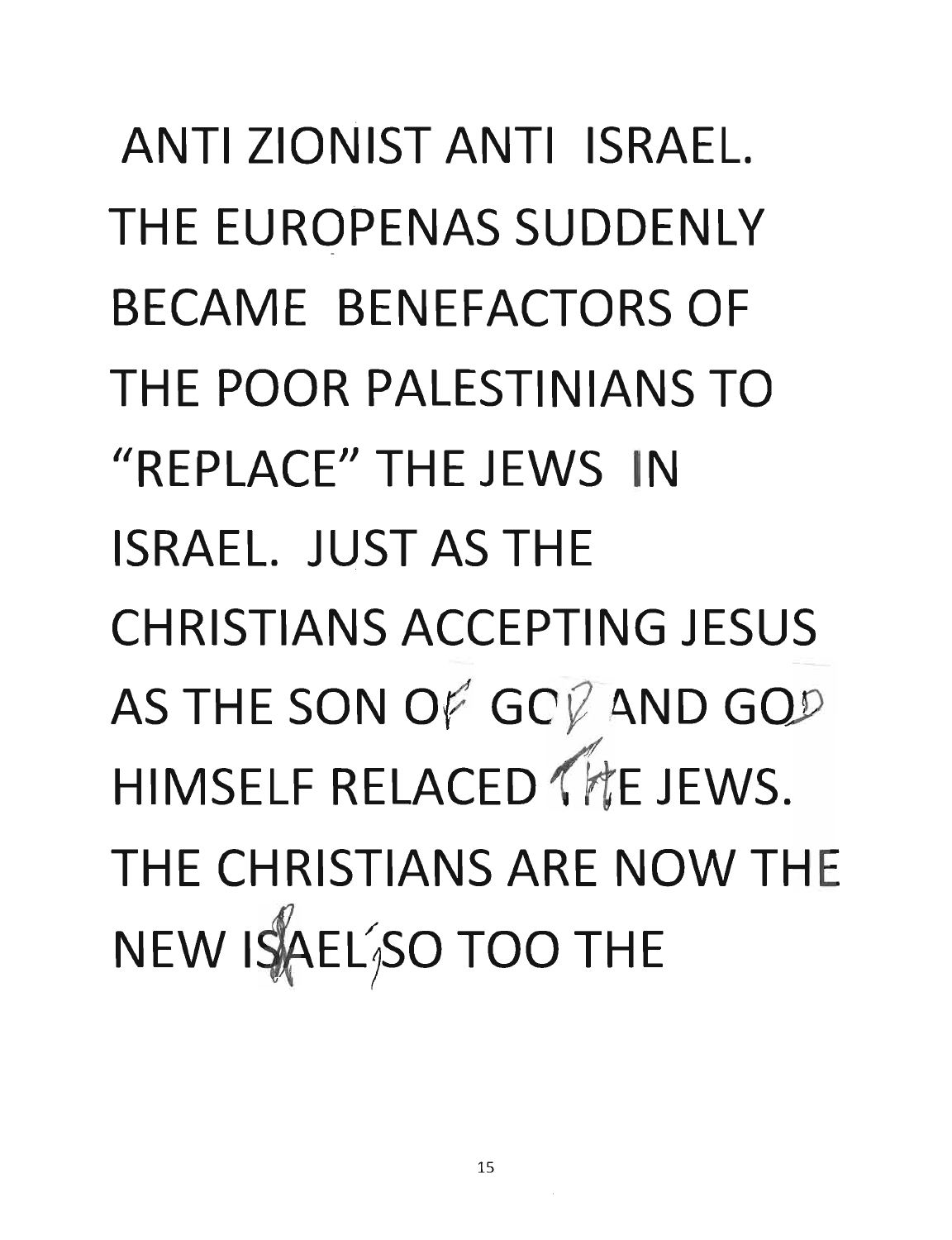# PLAESTINIANS WO ULD REPACE THE JEWS

THE EUROPEANS TOGETHER WITH ALL THE OTHER ARABS CRAFTED THE IDEA OF STATE OF PALESTINE.

THE 1 BILLION MUSLIMS AND 1 BILLION EUROPEANS EXERCISE THE AGE OLD LIE SYNDROME. LIES CREATE FACTS - REVISE

HISTORICAL FACTS.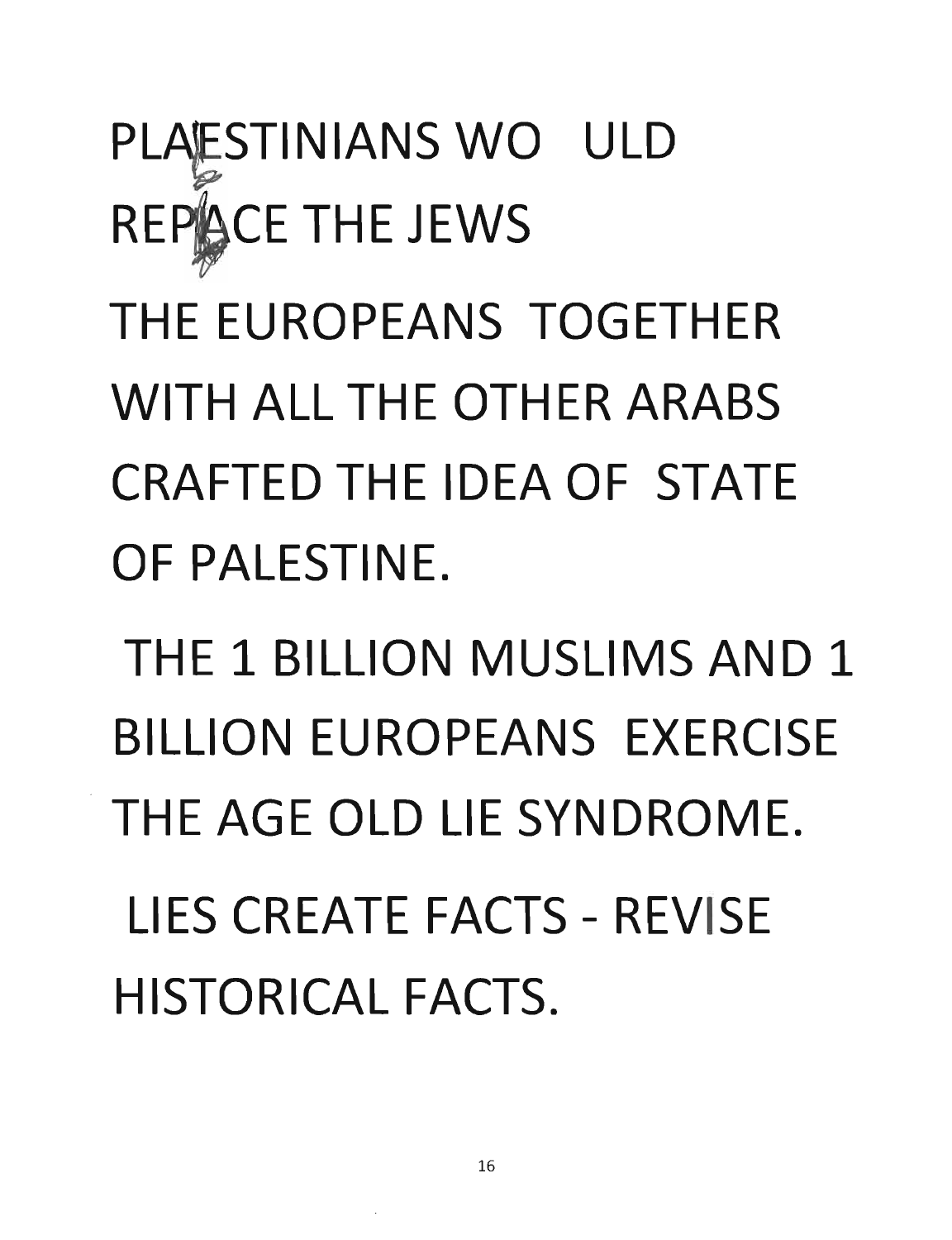#### 'DENY THE JEW ANY CONNECTION TO JERUSALEM AND HISTORICAL ISRAEL.

WHEN FACTS CONTRADICT THE **CONCLUSION** 

NARRATIVES ARE CREATED BY LYING

THE BIBLE NARRATIVE OF GOD SWEARING THAT JEWS ARE THE ONLY RIGHTFUL HEIRS TO THE LAND OF ISRAEL IS ERASED.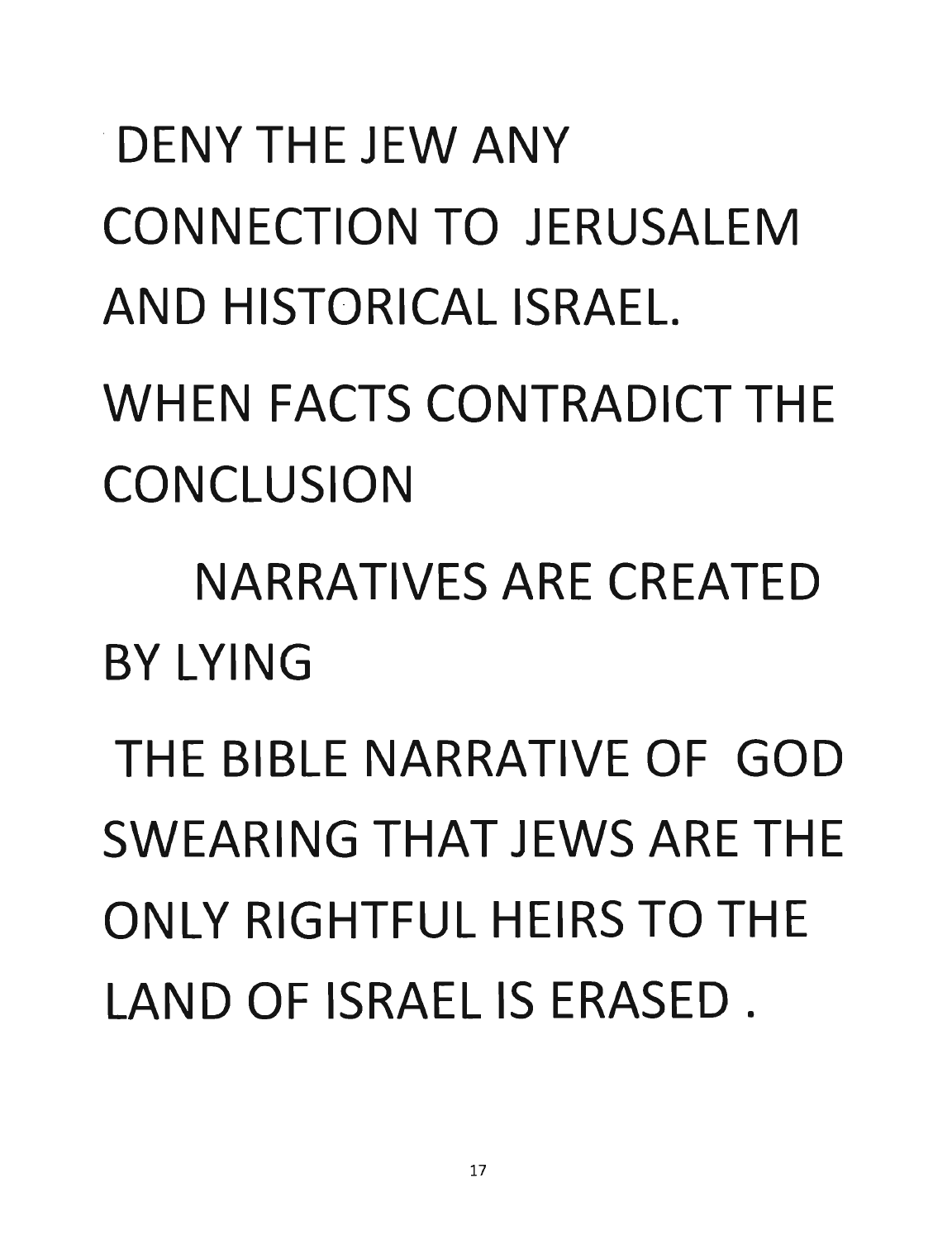## EVEN THE KORAN NARATIVE THAT JEWS ARE THE RIGHTFUL HEIRS TO THE LAND OF ISREAL IS ERASED.

THE PALESTINIAN NARRATIVE THAT THEY ARE THE DECENDANTS OF CAANANITES IS CREATED.

NEVER MIND THAT THE CAANANITES VANISHED OVER 3500 YEARS AGO. NEVER MIND THAT THEY WERE PAGANS.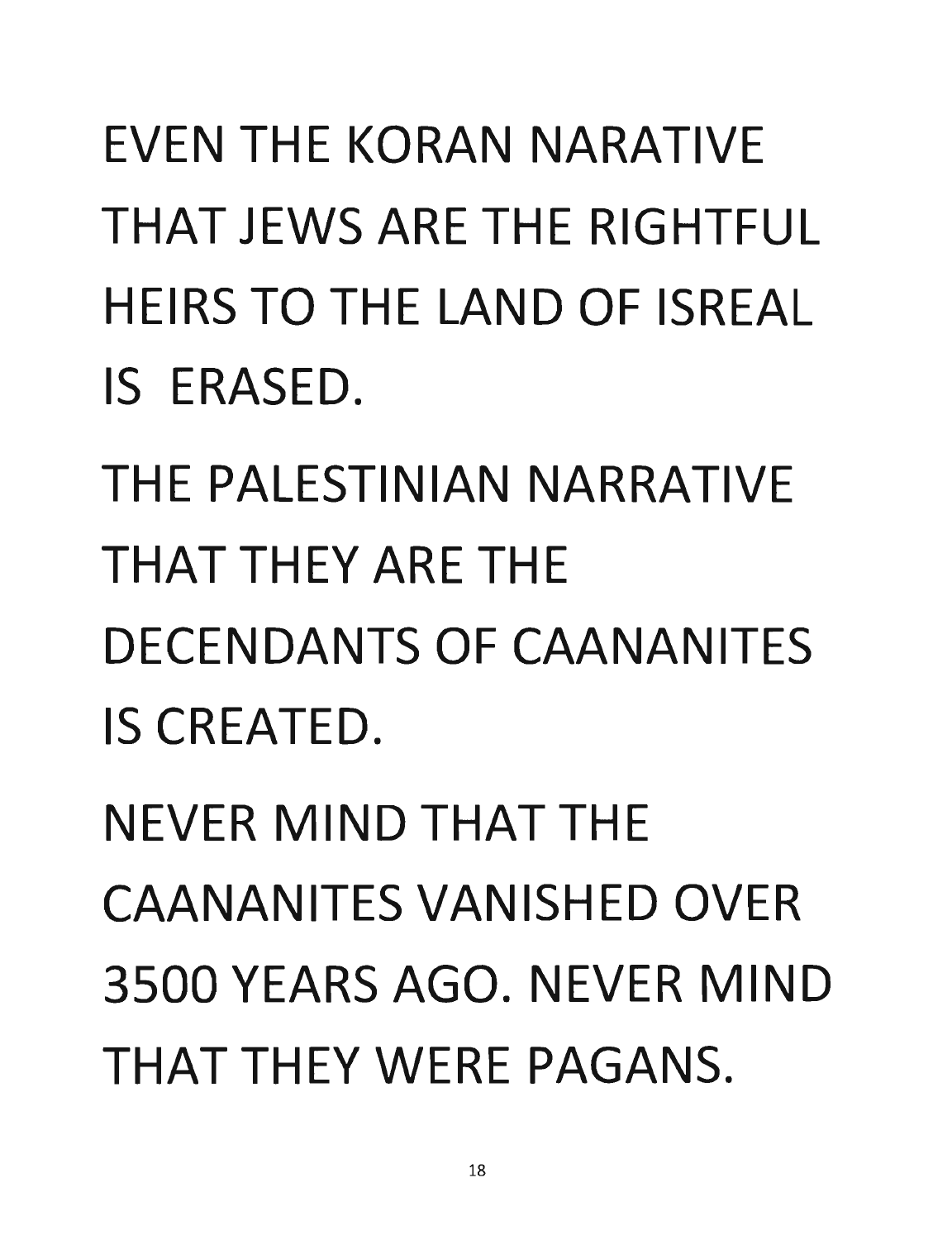NEVER MIND THAT ISLAM FIRST APPEARED IN YEAR 625 AFTER THE COMMON ERA. THIS IS MORE THAN 2900 YEARS AFTER THE CAANANITES DISAPPEARED.

IN SUMMARY HISTORICAL FACTS =TRUTH

LIES=PALESTINIAN NARRATIVE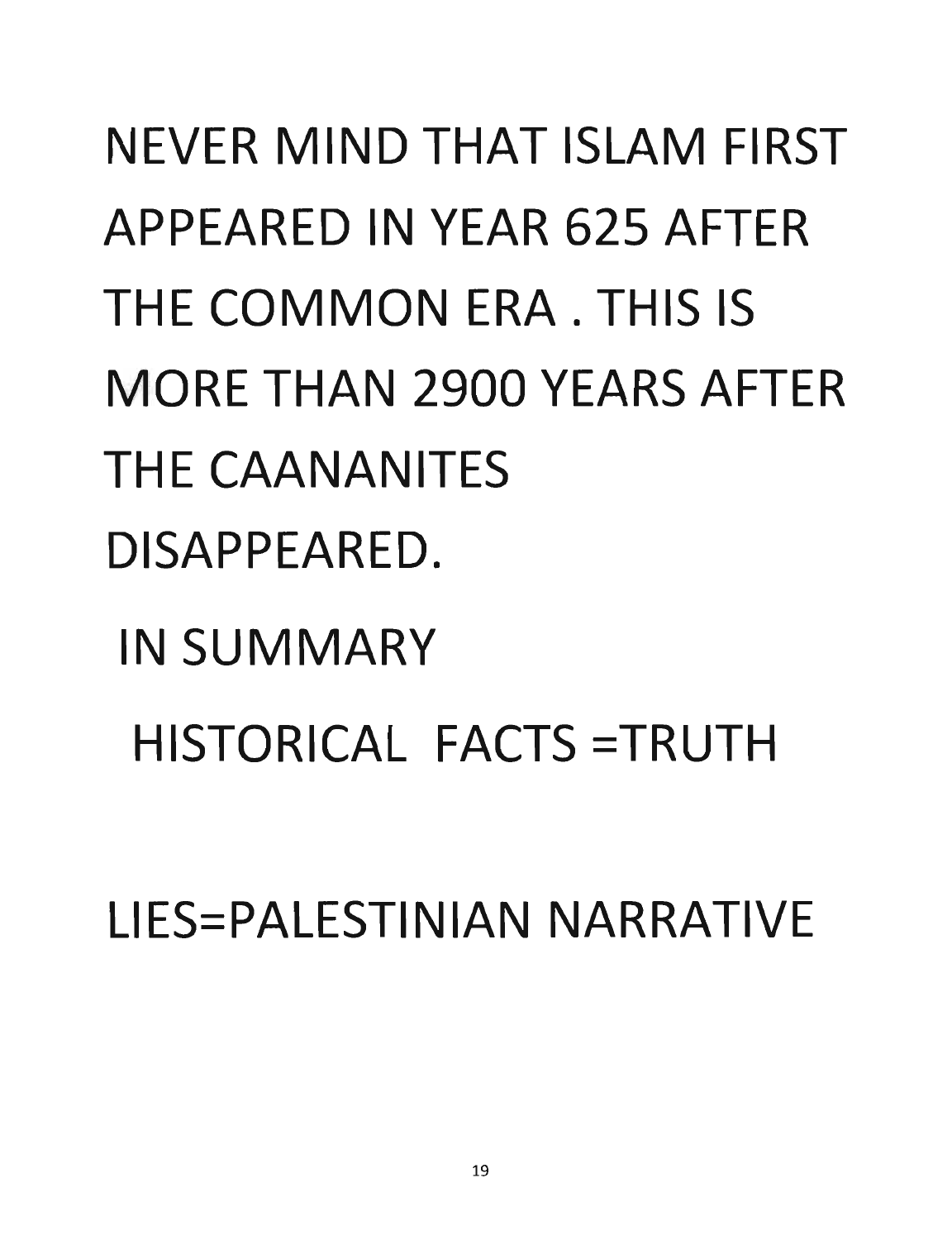IT **IS A** MIRACLE THAT THE PALESTINIANS HAVE TAKEN ON THE UNITED STATES. NOW THE USA WILL STOP WASTING USA TAXPAYERS' MONEY IN FUNDING ALL PALESTINIAN PROJECTS. NOW NO PALESTINIAN STATE EVEN A DEMILITAIZED ONE WILL **BE** CREATED.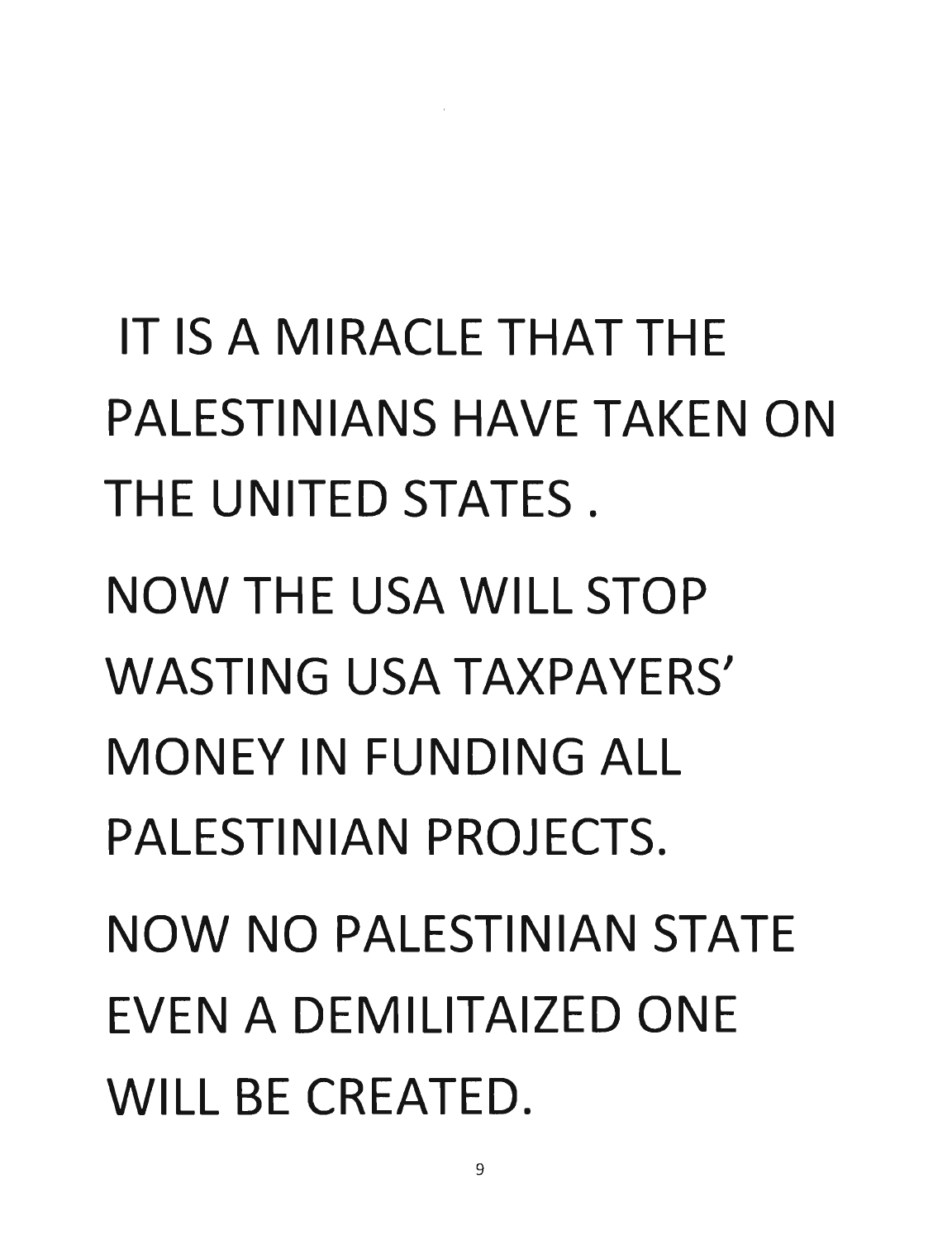EVEN IF PALESTINIANS WOULD AGREE TO A DEMILITARIZED STATE, ONCE THEY ABSORB THE "5 MILLION ARAB REFUGEES" THEY THEN WOULD NEGATE THEIR AGREEMENT AND DESTROY ISRAEL. THERE IS ONLY ONE SOLUTION. THROW OUT ALL THE PALESTINIANS. LET THEM RETURN TO THE

COUNTRIES FROM WHERE